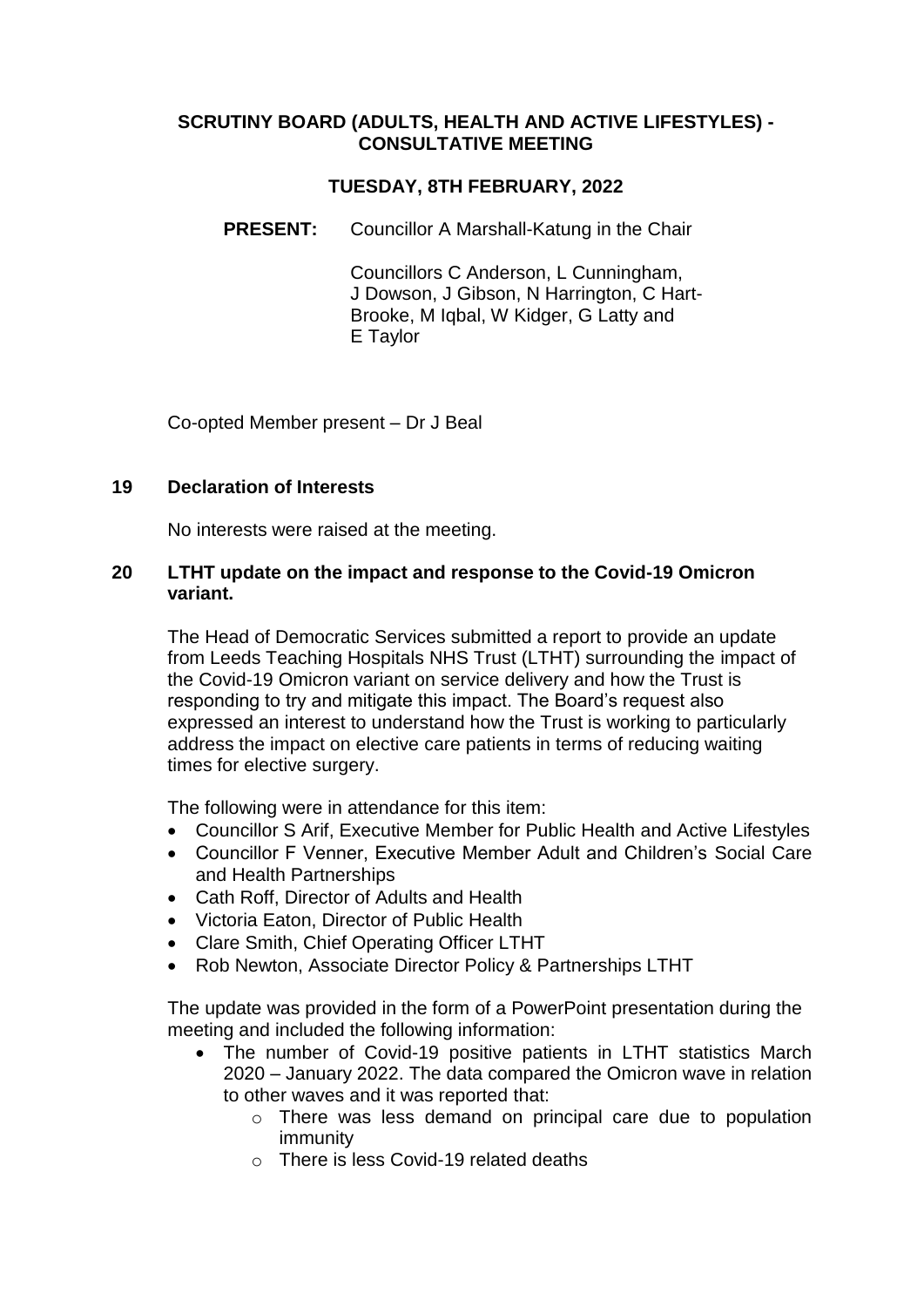- $\circ$  There were a number of patients with Covid from the Delta wave already in hospitals, prior to the Omicron wave that presented new challenges
- o Covid admissions rapidly changed how the hospitals operate
- Staff absences March 2020 June 2022 data, from suspected Covid-19 sickness absence, shielding and Test and Trace. It was noted that there were huge pressures on staff absences, equating to 12.5% staff absent.
- The current position across hospitals. There are currently 66 patients in LTHT hospitals positive with Covid-19 and the cases across Leeds remain high.
- Responding to the Omicron wave included actions across the Trust and with partners such as:
	- $\circ$  Creating capacity conversion and opening of wards to establish 10 wards to care for Covid positive patients; curtailment of elective activity to make more wards available; and increasing the rate of discharge and reduce the number of patients staying in hospital who could be cared for at home.
	- o Reducing risk additional Infection, Prevention and Control (IPC) measures to restrict transmission within the hospital.
	- $\circ$  Vaccination responding to the target to increase booster vaccinations through the centre at Elland Road.
	- $\circ$  Nightingale the build of a temporary structure in a St James' University Hospital car park during January. This facility has not been required and completion works on it have been paused
- The number of patients in hospital with No Reason to Reside has gradually increased since April 2020.
- Elective surgery current position on the total waiting list for patients awaiting treatment. It was reported that there are over 75k patients waiting, and the number of people waiting 104 weeks has increased due to the Omicron surge.
- Actions to address the backlog in elective operations, diagnostics, and outpatients including:
	- $\circ$  Current activity elective operations have continued throughout the pandemic and LTHT continue to prioritise clinically urgent patients. It was reported that LTHT completed 583 elective operations in the last week of January 2020.
	- $\circ$  Increasing capacity it is the start of the Appointments Hub that will allow patients to book and amend appointments online, with more operations taking place on weekends and there are additional MRI and CT facilities.
	- $\circ$  Improving productivity improvement actions across electives, outpatients, and diagnostics to improve utilisation and productivity; and the review of IPC measures continue
	- o Improving access increased capacity for face-to-face outpatient appointments; revising the priority for patients who have waited over 80 weeks; and recruitment of more staff and agency staff
	- $\circ$  Work with partners extensive work is on-going city wide to reduce the demand from emergency admissions and support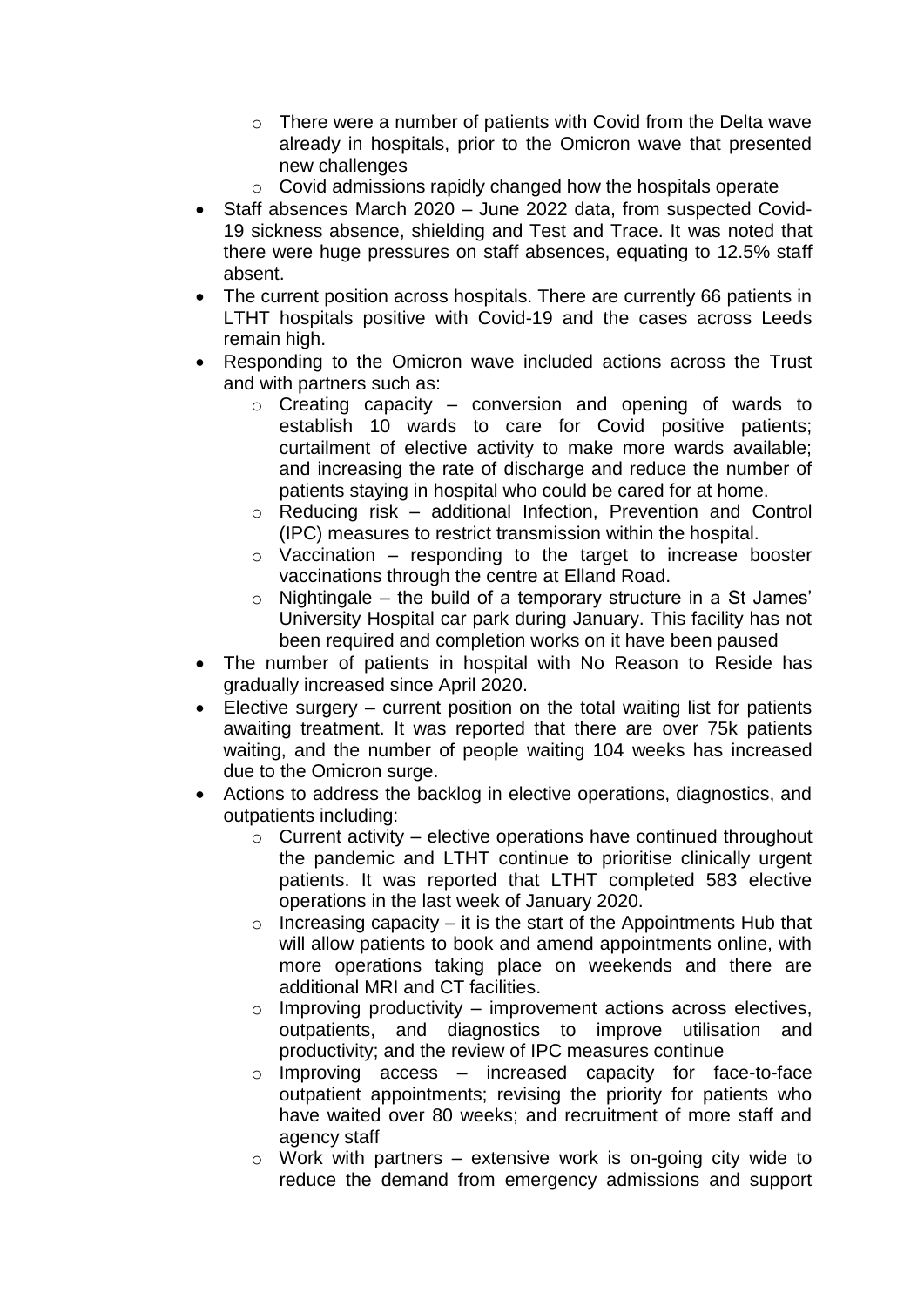people to be discharged; a national contract with the Independent Sector has allowed for more operations to take place; and patients offered treatment at other hospitals in West Yorkshire.

- Elective Hubs Programme new and protected facilities for elective operating.
- Wharfedale funding has been secured for one new mobile theatre, subject to planning approval; enabling works are expected to begin week commencing 14 February and facility commissioned and ready to use Spring 2022; the proposals would not remove any existing staff and patient parking within the site; the ambulance transport drop off / pick up area will temporarily be removed.
- Other sites maximising theatre capacity at Leeds General Infirmary and St James' University Hospital; assessing the feasibility of expanding ward and theatre capacity at Chapel Allerton; this allows more orthopaedic surgery and more complex surgery to take place at Chapel Allerton; staff patients and the public will be engaged and involved in any development proposals at Chapel Allerton.

Members discussions included:

- Clarity was sought on Vanguard Operating Theatres and it's intended use.
- Clarity was sought on the use of Nightingale Hospital beds. It was acknowledged that the LTHT Board agreed to only use Nightingale facilities for its original purposes, unless the Omicron surge overwhelmed services and facilities in Leeds. However, it was agreed that an update position would be provided to Members.
- Acknowledging the impact on mental health for patients waiting 104 weeks for elective surgery, and the need to work with partners to reduce the waiting time. Members were informed that the priority will remain treating cancer / high priority patients who need acute care and patients who have waited a long time. City partners will be worked with to create additional capacity across sites and improving workforce availability.
- A member queried whether any analysis has been undertaken on the direct impact of waiting times. In response, members were informed of a platform to improve transparency on wait times and provide additional patient support.
- A member commended the operation of Wharfedale Hospital. It was acknowledged that there is work to do around supporting patients in terms of accessing the hospital and work around access will form part of the overarching strategy. There is also an opportunity to create protected capacity, to ensure patients are being treated quicker.

The Chair thanked those in attendance.

**RECOMMENDED –** That the contents of the report and presentation, along with Members comments, be noted.

### **21 Primary Medical Services in Leeds - Workforce Development**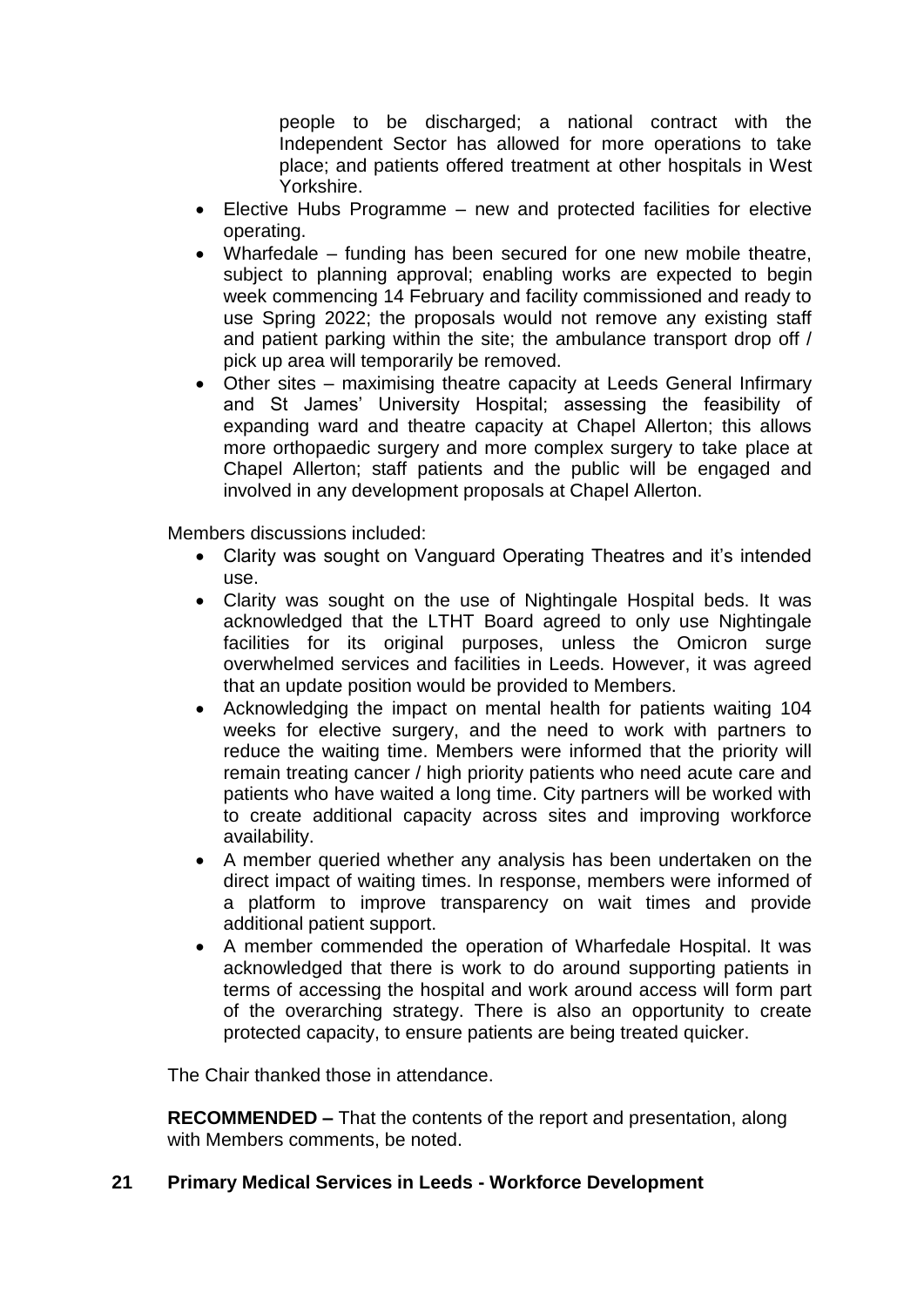Further to the minutes of the meeting held  $7<sup>th</sup>$  September 2021, the Head of Democratic Services submitted a report that provided further information surrounding the workforce development of Primary Medical Services in Leeds.

Appended to the submitted report included a briefing paper from NHS Leeds Clinical Commissioning Group on Primary Medical Services in Leeds Workforce Development.

The following were in attendance for this item:

- Councillor F Venner, Executive Member for Adult and Children's Social Care and Health Partnerships
- Councillor S Arif, Executive Member for Public Health and Active Lifestyles
- Cath Roff, Director of Adults and Health
- Victoria Eaton, Director of Public Health
- Kirsty Turner, Associate Director Primary Care NHS Leeds CCG
- Lisa Kundi, Senior Manager Primary Care Integration, NHS Leeds CCG
- Gaynor Connor, Leeds GP Confederation

Members were advised of the following points:

- It is down to the 92 individual practices to recruit and train staff, there is no fixed model of delivery and partners are being worked with to look at plans and trajectories for the future.
- An overview was provided on the Leeds position in terms of General Practice Workforce Statistics data as of September 2021 and satisfaction with appointment times.
- Additional Roles Reimbursement Scheme, acknowledging that Leeds currently has 225 WTE roles employed under the scheme, with an ambition to employ 530 additional roles. There are challenges in terms of accommodating staff and funding implications with the development of new roles.
- Care navigation roles have been introduced to support patients to see the right professional based on their needs first time.
- Community pharmacy consultation services are live across 44 practices in Leeds and there are just under 2,000 referrals covering a range of conditions.

Member's discussions included:

 The Board acknowledged that the level of variation across the satisfaction responses are not acceptable and sought clarity on what individual practices and Leeds CCG are doing to ensure services are better suited to the needs of the public. It was confirmed that work has been on-going to work with the practice with the lowest level of satisfaction, and key indicators and information is relayed to practices. Additionally, members were informed that statistics for the level of satisfaction responses have remained consistently above the national average and only once dipped below the national average in 2020 during the Covid pandemic.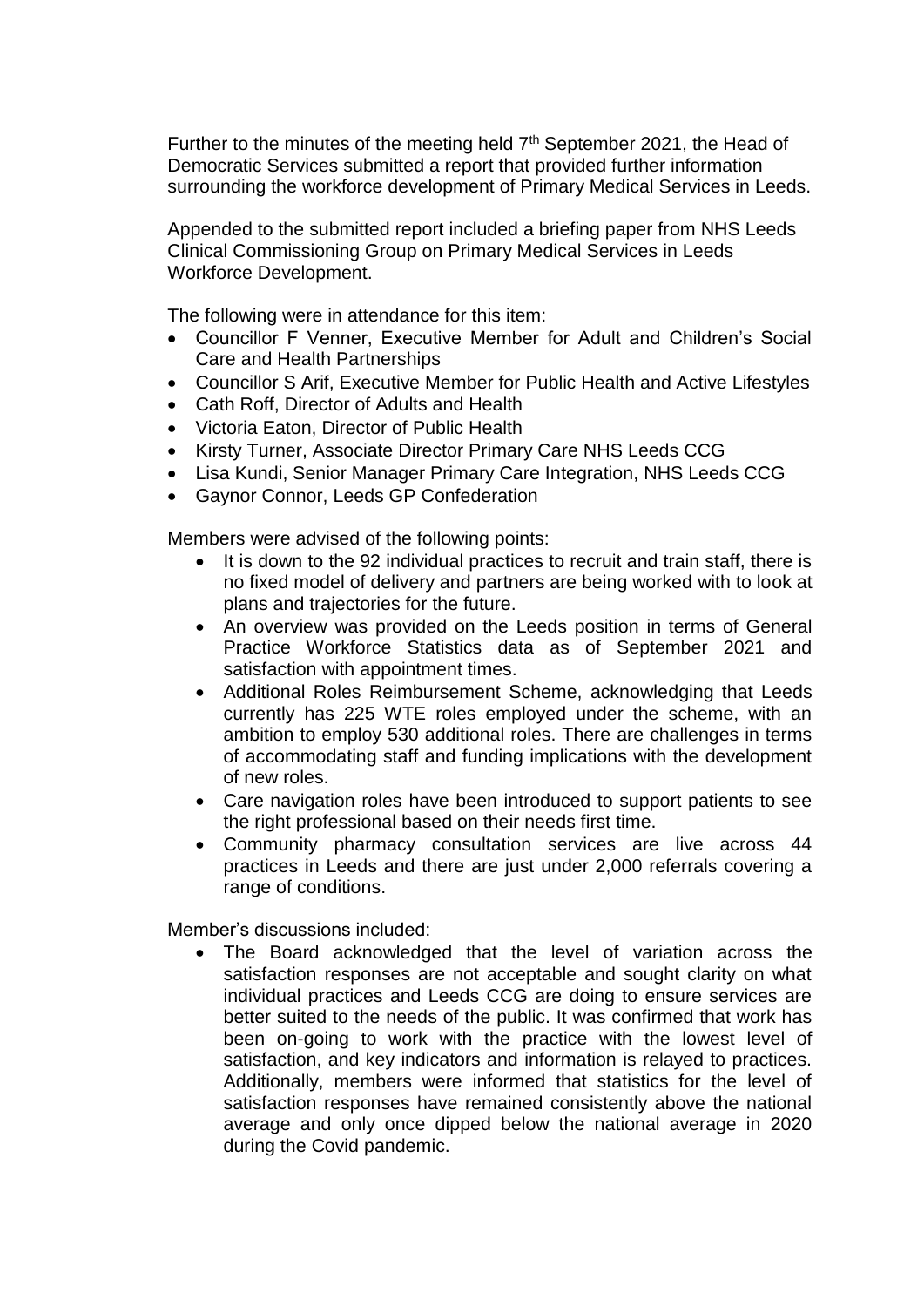- A member commented on the range of roles across Primary Care Networks (PCN) and queried the difference in the numbers of roles across each PCN. It was acknowledged that the amount of funding available varied depending on the size of the population, and it was confirmed that there is already a city-wide social prescribing service, hence why some PCNs may not feel the need to cover this role and instead, put investment into additional roles they feel is appropriate for their service.
- Members were informed that whilst there are a number of GP and nurses vacancies, there is no indication of a work crisis situation and there is sufficient capacity to meet the needs of the population.
- Clarity on whether there are plans to recruit internationally. It was confirmed that there are no international recruitment schemes or campaigns. It was noted that the current focus is to work with education providers to encourage young people into the health sector, to future proof the service.

The Executive Member for Adult and Children's Social Care and Health Partnerships highlighted a communications issue, in terms of messaging being disjointed between the public and the work of primary care. The Executive Member for Public Health and Active Lifestyles emphasised the need to ensure members of the public are kept well informed and suggested that elected members are passed information to publish on their social media pages and to enable them to provide information to their constituents.

The Chair thanked everyone for their attendance.

**RECOMMENDED** – To note the contents of the report and comments made during discussion of this item.

### **22 Active Leeds and Physical Activity Ambition Update**

The report of the Head of Active Leeds presented an update on the development of the Physical Activity (PA) Ambition for Leeds which is being led by Active Leeds and Public Health together with partners across the city. The report also provided an update on the work of Active Leeds programmes and activities since the last update of the Scrutiny Board meeting held 24<sup>th</sup> November 2020.

Appended to the submitted report included a copy of the COVID-19 Rapid Literature Review Report and case study examples.

The following were in attendance for this item:

- Councillor F Venner, Executive Member for Adult and Children's Social Care and Health Partnerships
- Councillor S Arif, Executive Member for Public Health and Active Lifestyles
- Cath Roff, Director of Adults and Health
- Victoria Eaton, Director of Public Health
- Steve Baker, Head of Active Leeds
- Gill Keddie, Active Leeds Development Manager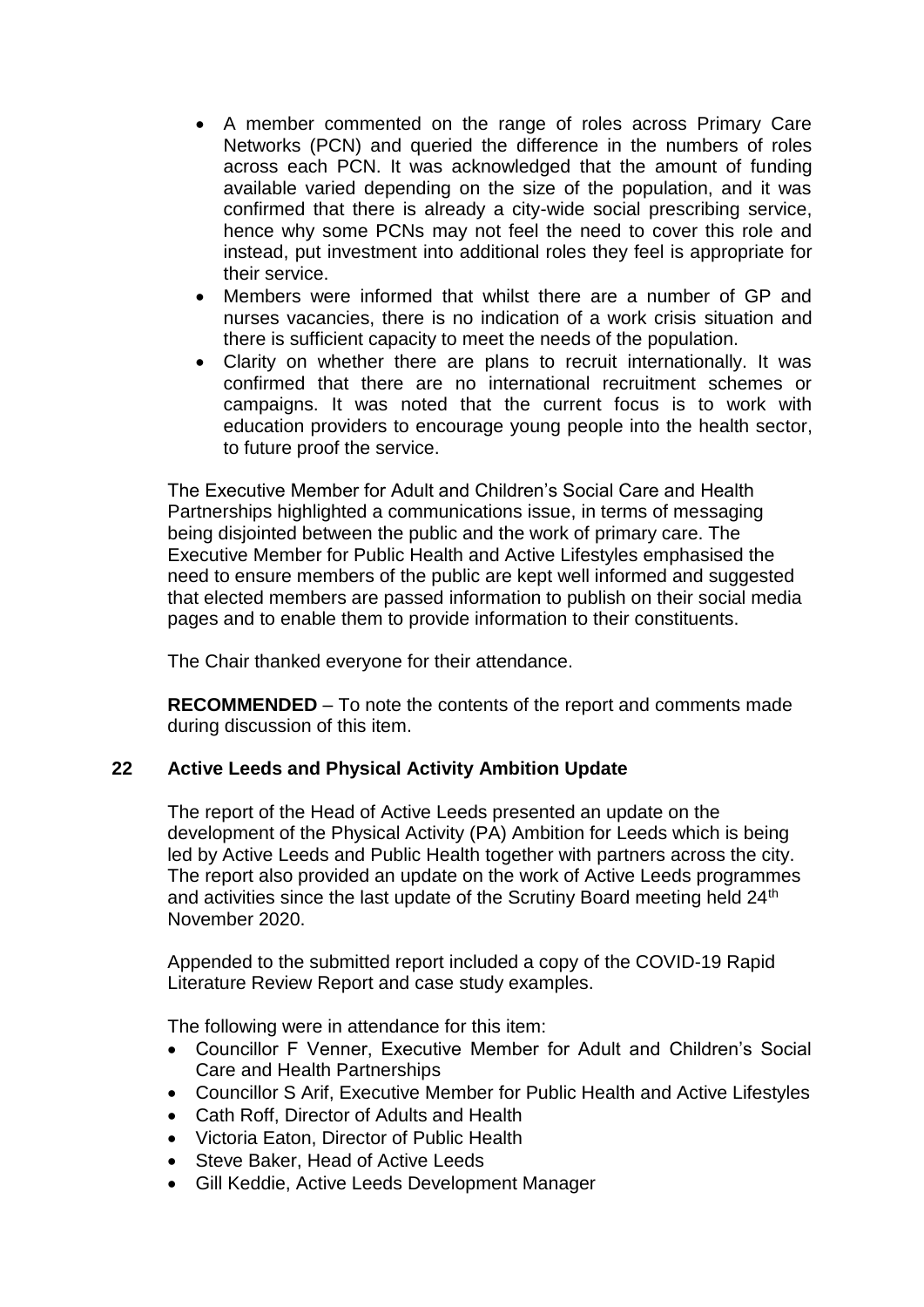- Natalie Curgenven, Operations Manager Active Leeds
- Judith Fox, Public Health Manager

The Executive Member for Public Health and Active Lifestyles commended the work undertaken on behalf of Public Health and Active Leeds to ensure levels of activity are increasing across communities, to become healthier and more sustainable. It was acknowledged that there is a clear gap in addressing inequalities and ensuring all people can access facilities.

The Head of Active Leeds introduced the report and briefly highlighted the following points:

- The progress of the City Ambition in terms of Public Health work and what has been achieved
- Leeds Beckett University have carried out research on the impact of the COVID-19 pandemic
- It was identified that inequalities have worsened and BAME communities having the biggest impact on Key Performance Indicator inactivity levels
- The establishment of a Physical Activity Partnership Board
- Members were provided with a short video on an example of a session introduced by Get Set Leeds, and were provided with information on the work the team have carried out
- The impact of COVID-19 on leisure centres in terms of membership levels and performance
- Investment into leisure centres such as gym refurbishments and changing facility upgrades
- Issues with staffing and recruitment
- Research and a consultation exercise to understand people's requirements and methods on how to improve access to services

Member's discussions included:

- The importance of linking wider public transport and liaison with West Yorkshire Combined Authority to ensure the public can access physical activity. Members were informed that work is underway to look at policies and travel initiatives more broadly.
- The need to ensure there are minimal financial barriers and seek to ensure leisure centres are inclusive to everybody. Members suggested that the service look at gym membership costs in terms of gym only memberships, family memberships and reduced prices for offpeak/single visits.
- Concerns were raised that some leisure centres do not provide female only changing spaces and exclude disabled access by not providing changing places / toilets.
- The need to liaise with the NHS to look at social prescribing and how to reach more people across communities through a health setting.
- Clarity was sought on the range of activities for the older generation and confirmation on table tennis being included in memberships and the Bowls offer across communities.